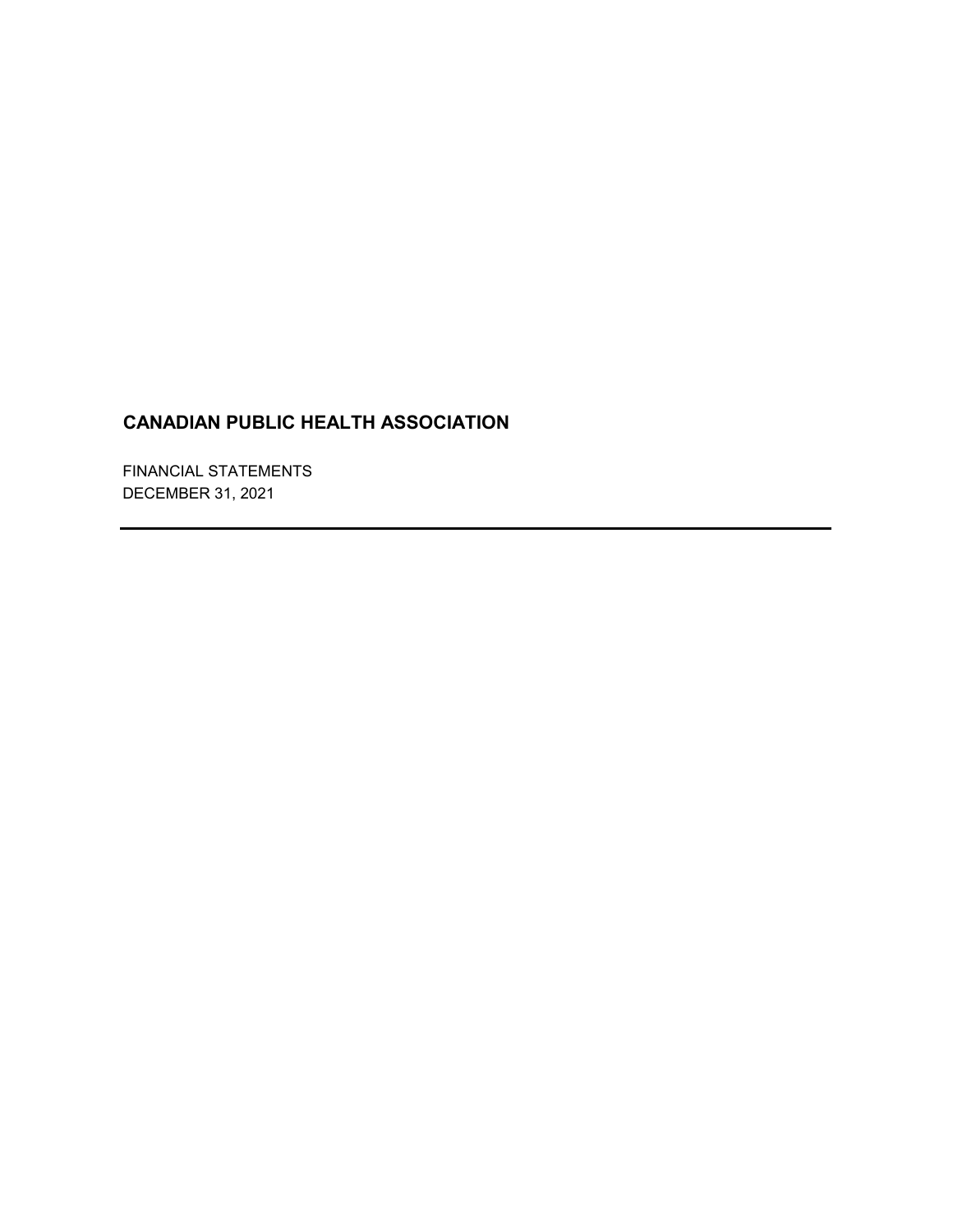

## **INDEPENDENT AUDITOR'S REPORT**

To the Members, **Canadian Public Health Association:**

## **Opinion**

We have audited the financial statements of Canadian Public Health Association ("the Entity"), which comprise the statement of financial position as at December 31, 2021, and the statements of changes in net assets, operations and cash flows for the year then ended, and notes to the financial statements, including a summary of significant accounting policies.

In our opinion, the accompanying financial statements present fairly, in all material respects, the financial position of the Entity as at December 31, 2021, and the results of its operations and its cash flows for the year then ended in accordance with Canadian accounting standards for not-for-profit organizations.

## **Basis for opinion**

We conducted our audit in accordance with Canadian generally accepted auditing standards. Our responsibilities under those standards are further described in the auditor's responsibilities for the audit of the financial statements section of our report. We are independent of the Entity in accordance with the ethical requirements that are relevant to our audit of the financial statements in Canada, and we have fulfilled our other ethical responsibilities in accordance with these requirements. We believe that the audit evidence we have obtained is sufficient and appropriate to provide a basis for our opinion.

## **Responsibilities of management and those charged with governance for the financial statements**

Management is responsible for the preparation and fair presentation of these financial statements in accordance with Canadian accounting standards for not-for-profit organizations, and for such internal control as management determines is necessary to enable the preparation of financial statements that are free from material misstatement, whether due to fraud or error.

In preparing the financial statements, management is responsible for assessing the Entity's ability to continue as a going concern, disclosing, as applicable, matters related to going concern and using the going concern basis of accounting unless management either intends to liquidate the Entity, or to cease operations, or has no realistic alternative but to do so.

Those charged with governance are responsible for overseeing the Entity's financial reporting process.

## **Auditor's responsibilities for the audit of the financial statements**

Our objectives are to obtain reasonable assurance about whether the financial statements as a whole are free from material misstatement, whether due to fraud or error, and to issue an auditor's report that includes our opinion. Reasonable assurance is a high level of assurance, but is not a guarantee that an audit conducted in accordance with Canadian generally accepted auditing standards will always detect a material misstatement when it exists. Misstatements can arise from fraud or error and are considered material if, individually or in the aggregate, they could reasonably be expected to influence the economic decisions of users taken on the basis of these financial statements.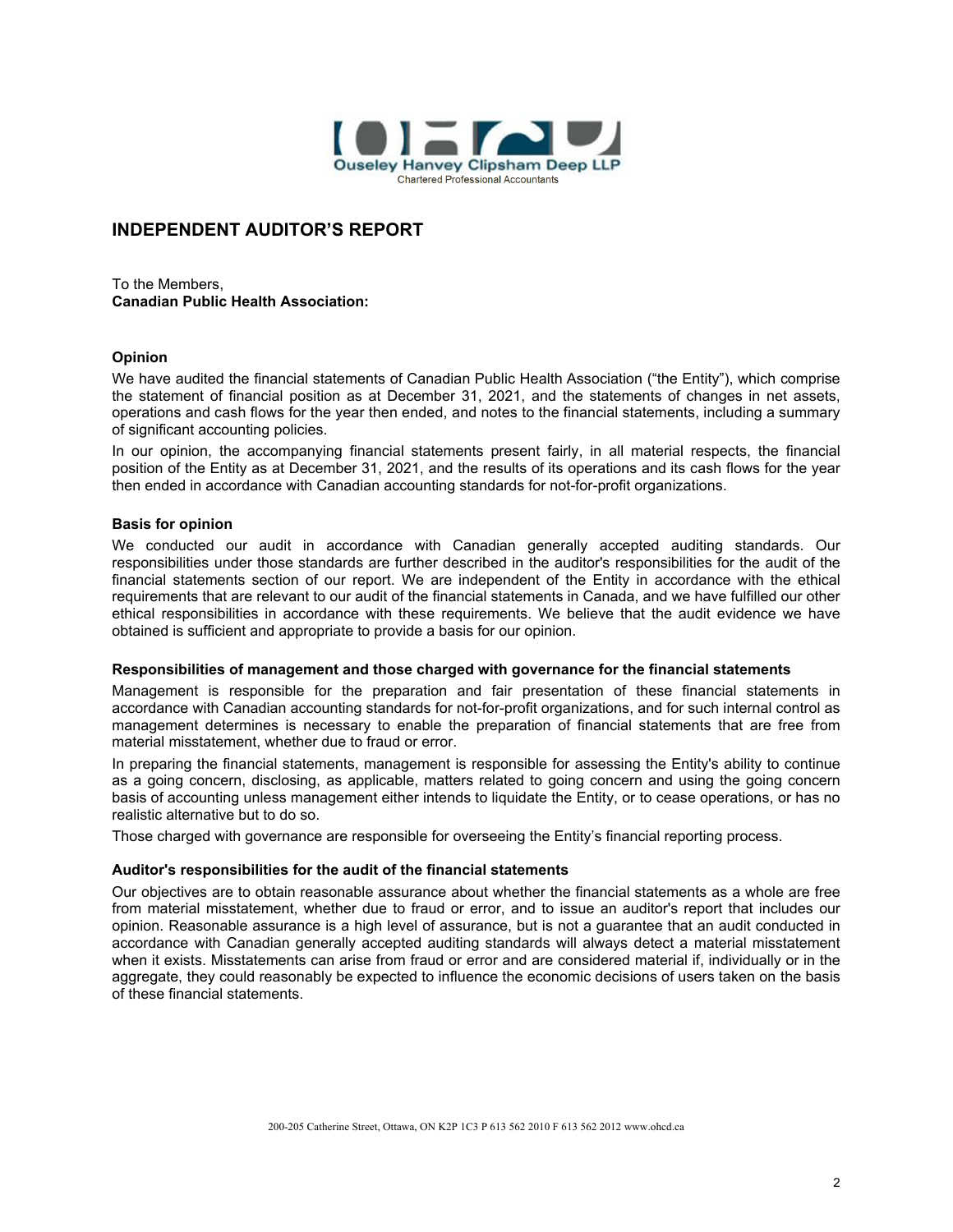As part of an audit in accordance with Canadian generally accepted auditing standards, we exercise professional judgment and maintain professional skepticism throughout the audit.

We also:

- Identify and assess the risks of material misstatement of the financial statements, whether due to fraud or error, design and perform audit procedures responsive to those risks, and obtain audit evidence that is sufficient and appropriate to provide a basis for our opinion. The risk of not detecting a material misstatement resulting from fraud is higher than for one resulting from error, as fraud may involve collusion, forgery, intentional omissions, misrepresentations, or the override of internal control.
- Obtain an understanding of internal control relevant to the audit in order to design audit procedures that are appropriate in the circumstances, but not for the purpose of expressing an opinion on the effectiveness of the Entity's internal control.
- Evaluate the appropriateness of accounting policies used and the reasonableness of accounting estimates and related disclosures made by management.
- Conclude on the appropriateness of management's use of the going concern basis of accounting and, based on the audit evidence obtained, whether a material uncertainty exists related to events or conditions that may cast significant doubt on the Entity's ability to continue as a going concern. If we conclude that a material uncertainty exists, we are required to draw attention in our auditor's report to the related disclosures in the financial statements or, if such disclosures are inadequate, to modify our opinion. Our conclusions are based on the audit evidence obtained up to the date of our auditor's report. However, future events or conditions may cause the Entity to cease to continue as a going concern.
- Evaluate the overall presentation, structure and content of the financial statements, including the disclosures, and whether the financial statements represent the underlying transactions and events in a manner that achieves fair presentation.

We communicate with those charged with governance regarding, among other matters, the planned scope and timing of the audit and significant audit findings, including any significant deficiencies in internal control that we identify during our audit.

 $OHCO$  LLP.

## **OUSELEY HANVEY CLIPSHAM DEEP LLP**

Licensed Public Accountants Ottawa, Ontario May 12, 2022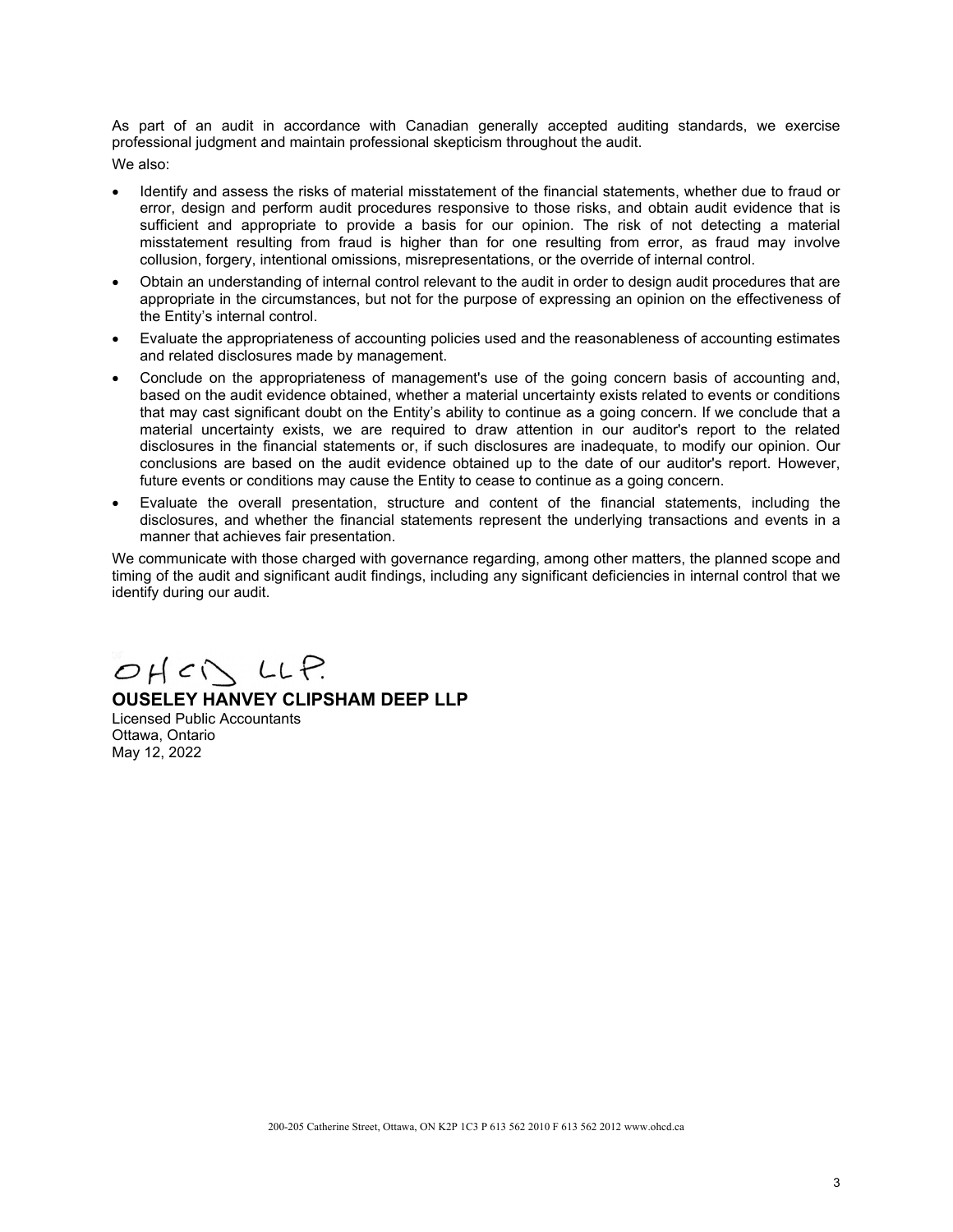STATEMENT OF FINANCIAL POSITION AS AT DECEMBER 31, 2021

|                                                                    | 2021           | 2020          |
|--------------------------------------------------------------------|----------------|---------------|
|                                                                    |                |               |
| <b>CURRENT ASSETS</b>                                              |                |               |
| Cash                                                               | \$1,676,079    | \$1,293,999   |
| Accounts receivable                                                | 580,184        | 484,761       |
| Inventory (note 3)                                                 | 38,892         | 21,028        |
| Prepaid expenses                                                   | 81,759         | 140,385       |
|                                                                    |                |               |
|                                                                    | \$2,376,914    | \$1,940,173   |
|                                                                    |                |               |
| <b>CURRENT LIABILITIES</b>                                         |                |               |
| Accounts payable and accrued liabilities                           | \$.<br>260,884 | \$<br>351,865 |
| Deferred revenue (note 4)                                          | 1,019,661      | 618,211       |
|                                                                    |                |               |
|                                                                    | 1,280,545      | 970,076       |
| <b>FUND BALANCES</b>                                               |                |               |
| Internally restricted for contingencies and extraordinary services | 425,000        | 425,000       |
|                                                                    |                |               |
| Unrestricted (deficit)                                             | 671,369        | 545,097       |
|                                                                    |                |               |
|                                                                    | 1,096,369      | 970,097       |
|                                                                    | \$2,376,914    | 1,940,173     |
|                                                                    |                |               |

Approved on behalf of the Board:

Behanandur

Joros Smale Director **Director Director**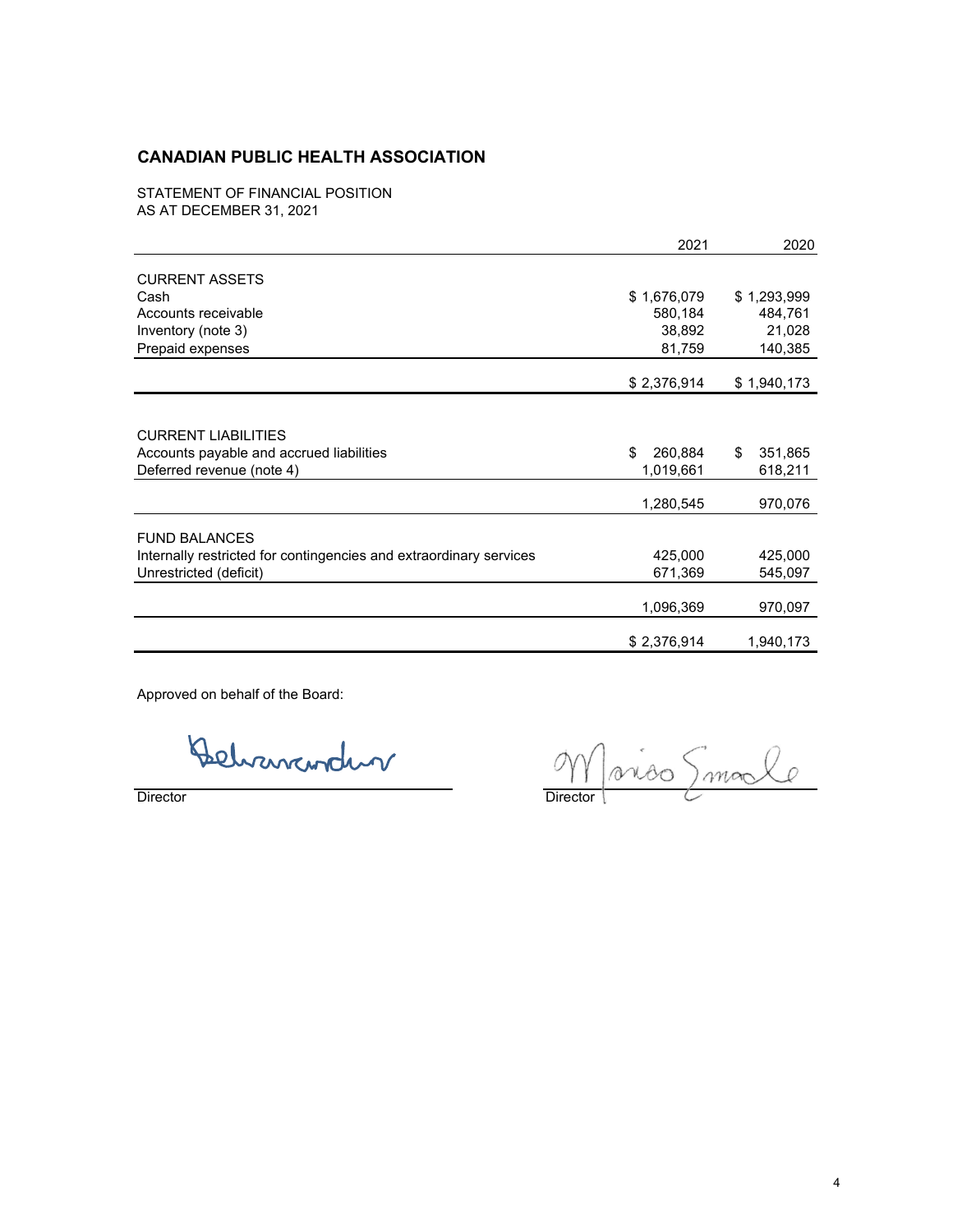## STATEMENT OF CHANGES IN NET ASSETS FOR THE YEAR ENDED DECEMBER 31, 2021

|                                                                  |    | Unrestricted       | Internally<br>restricted    |   | 2021               | 2020               |
|------------------------------------------------------------------|----|--------------------|-----------------------------|---|--------------------|--------------------|
| Balance, beginning of year<br>Net revenue (expense) for the year | S. | 545.097<br>126.272 | \$425,000<br>$\blacksquare$ | S | 970.097<br>126.272 | 298,718<br>671,379 |
| Balance, end of year                                             |    |                    | 671,369 \$425,000           |   | \$1,096,369        | 970,097            |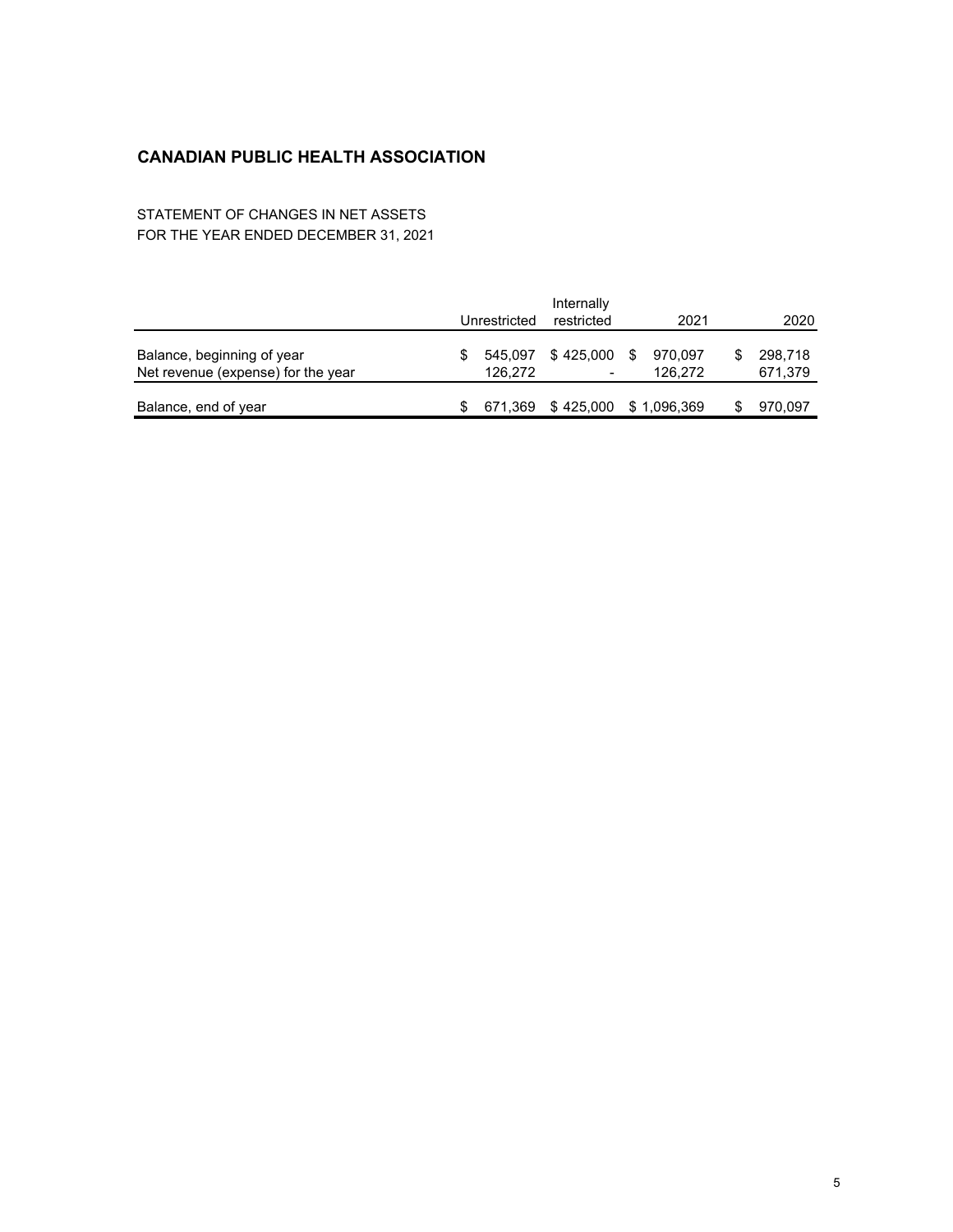STATEMENT OF OPERATIONS FOR THE YEAR ENDED DECEMBER 31, 2021

|                                      | 2021          | 2020          |
|--------------------------------------|---------------|---------------|
| <b>REVENUE</b>                       |               |               |
|                                      |               |               |
| Projects and conferences             | \$3,814,978   | \$2,924,754   |
| <b>National Office</b>               | 510,946       | 579,000       |
| Journal                              | 93,006        | 89,799        |
| <b>Publication sales</b>             | 24,429        | 30,905        |
| Canada Emergency Wage Subsidy (CEWS) |               | 518,471       |
| Investment income                    | 2,100         | 4,115         |
|                                      |               |               |
|                                      | \$4,445,459   | \$4,147,044   |
|                                      |               |               |
| <b>EXPENSE</b>                       |               |               |
| Projects and conferences             | \$3,814,978   | \$2,924,754   |
| <b>National Office</b>               | 404.970       | 448,802       |
| Journal                              | 73,289        | 76,339        |
| Publication                          | 25,950        | 25,770        |
|                                      |               |               |
|                                      | \$4,319,187   | \$3,475,665   |
|                                      |               |               |
| NET REVENUE (EXPENSE) FOR THE YEAR   | \$<br>126,272 | \$<br>671,379 |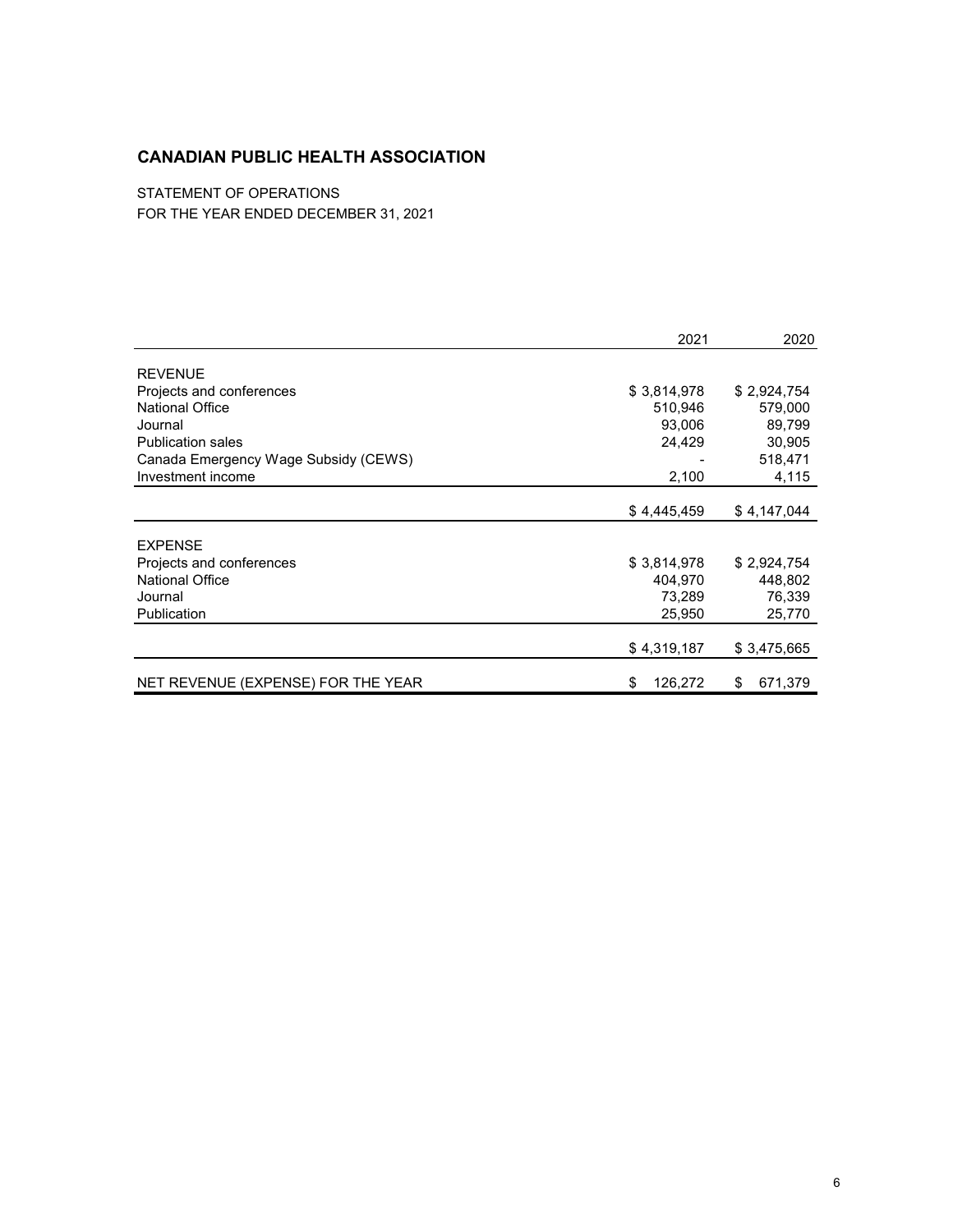STATEMENT OF CASH FLOWS FOR THE YEAR ENDED DECEMBER 31, 2021

|                                               | 2021          | 2020          |
|-----------------------------------------------|---------------|---------------|
| CASH PROVIDED BY (USED FOR)                   |               |               |
| OPERATING ACTIVITIES                          |               |               |
| Net revenue (expense) for the year            | \$<br>126,272 | \$<br>671,379 |
| Change in non-cash working capital items:     |               |               |
| Accounts receivable                           | (95, 423)     | (264, 184)    |
| Inventory                                     | (17, 864)     | 6,784         |
| Prepaid expenses                              | 58,626        | (34, 858)     |
| Accounts payable and accrued liabilities      | (90, 981)     | 208,935       |
| Deferred revenue                              | 401,450       | (146,233)     |
|                                               |               |               |
| FUNDS PROVIDED (USED) BY OPERATING ACTIVITIES | 382,080       | 441,823       |
| INVESTING AND FINANCING ACTIVITIES            |               |               |
| (Increase) decrease in investments            |               | 205,995       |
|                                               |               |               |
| <b>INCREASE IN CASH</b>                       | 382,080       | 647,818       |
| Cash beginning of year                        | 1,293,999     | 646,181       |
| CASH END OF YEAR                              | \$1,676,079   | \$1,293,999   |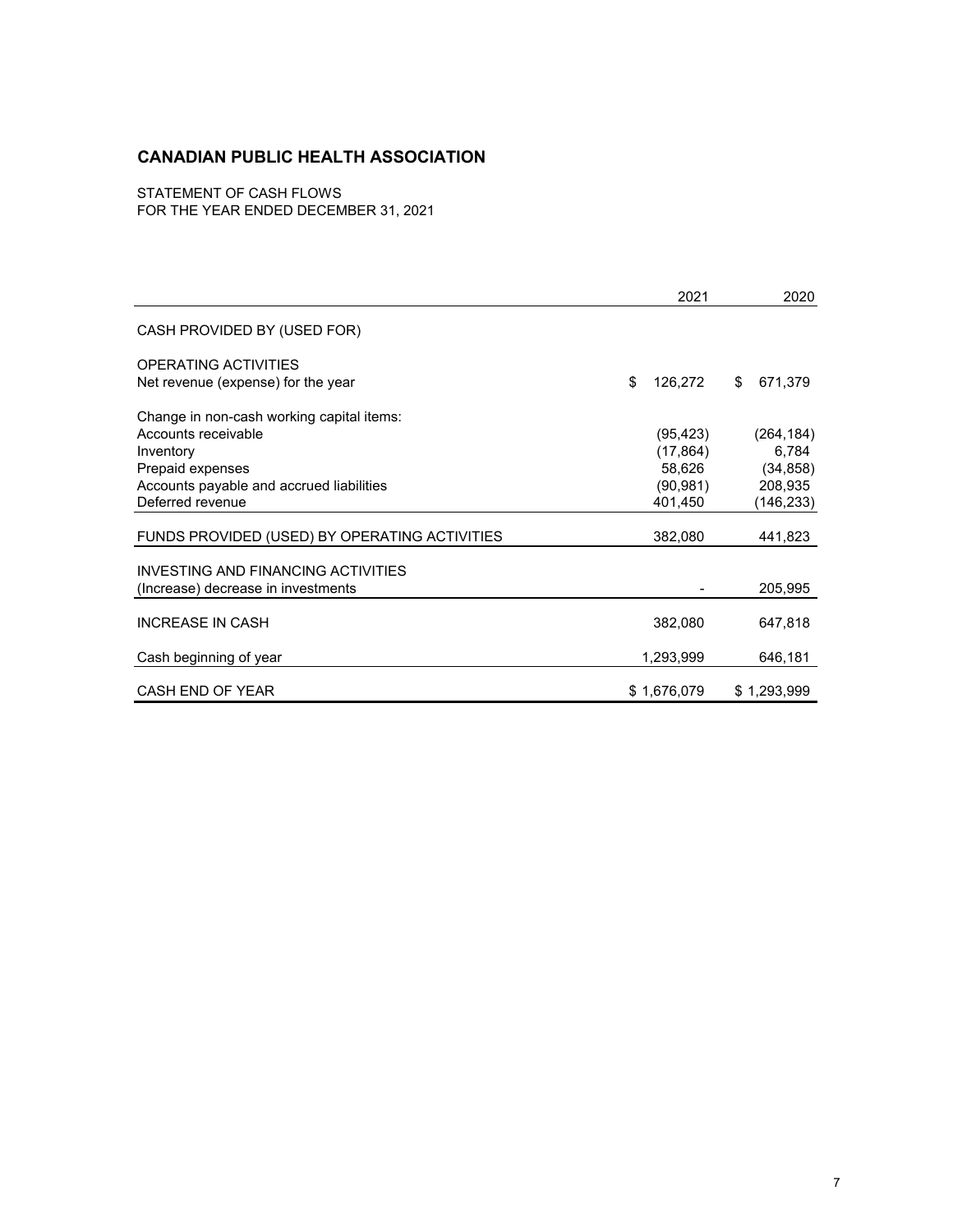### NOTES TO FINANCIAL STATEMENTS DECEMBER 31, 2021

#### 1. PURPOSE OF ORGANIZATION

The Canadian Public Health Association ("Association") was incorporated without share capital by an Act of Parliament on April 1, 1912 to represent public health in Canada with links to the international public health community. The Association's members believe in universal and equitable access to the basic conditions which are necessary to achieve health for all Canadians. The Association's mission is to enhance the health of people in Canada and to contribute to a healthier and more equitable world.

The Association is a registered charity under the Income Tax Act and, as such, is exempt from income taxes and may issue income tax receipts to donors.

#### 2. SIGNIFICANT ACCOUNTING POLICIES

These financial statements have been prepared in accordance with Canadian accounting standards for not-for-profit organizations and include the following significant accounting policies:

#### **(a) Revenue recognition**

Revenues from projects and national office revenues are recognized based on the funding bodies' reporting requirements which are generally related directly to project expenses. Funds received from the funding bodies are recorded as deferred revenues until the revenue is recognized. The disbursement of project revenue is generally subject to audit by the funding body. Based on experience the Association believes costs ultimately disallowed, if any, would be immaterial to the financial statements. Adjustments to prior years' contributions are recorded in the year in which the funding body requests the adjustment.

Revenues from conferences are deferred and recognized in the year that the conference takes place. Investment income is recognized when earned. Publication sales are recognized once the title of goods has passed. Revenues received from journal subscriptions, memberships and advertising are recorded as deferred revenue and are recognized over the term of the subscription, membership or advertising period. The Canada Emergency Wage Subsidy is recognized in the period of the related payroll expenditures.

#### **(b) Financial instruments**

Financial instruments are initially recognized at fair value and are subsequently measured at amortized cost.

Financial assets measured at amortized cost include cash and accounts receivable.

Financial liabilities measured at amortized cost include accounts payable and accrued liabilities.

#### **(c) Inventory**

Inventory, which is comprised of publications, is valued at the lower cost and net realized value. Cost is determined on a weighted average basis.

#### **(d) Use of estimates**

The preparation of these financial statements in conformity with Canadian accounting standards for not-for-profit organizations requires management to make estimates and assumptions that affect the reported amounts of assets and liabilities and disclosure of contingent assets and liabilities at the date of the financial statements and the reported amounts of revenues and expenses during the reporting period. Actual results could differ from those estimates. These estimates are reviewed annually and as adjustments become necessary, they are recorded in the financial statements in the period in which they become known.

#### **(e) Contributed services**

Volunteers contribute numerous hours per year to assist the Association in carrying out service delivery activities. Because of the difficulty of determining their fair value, contributed services are not recognized in the financial statements.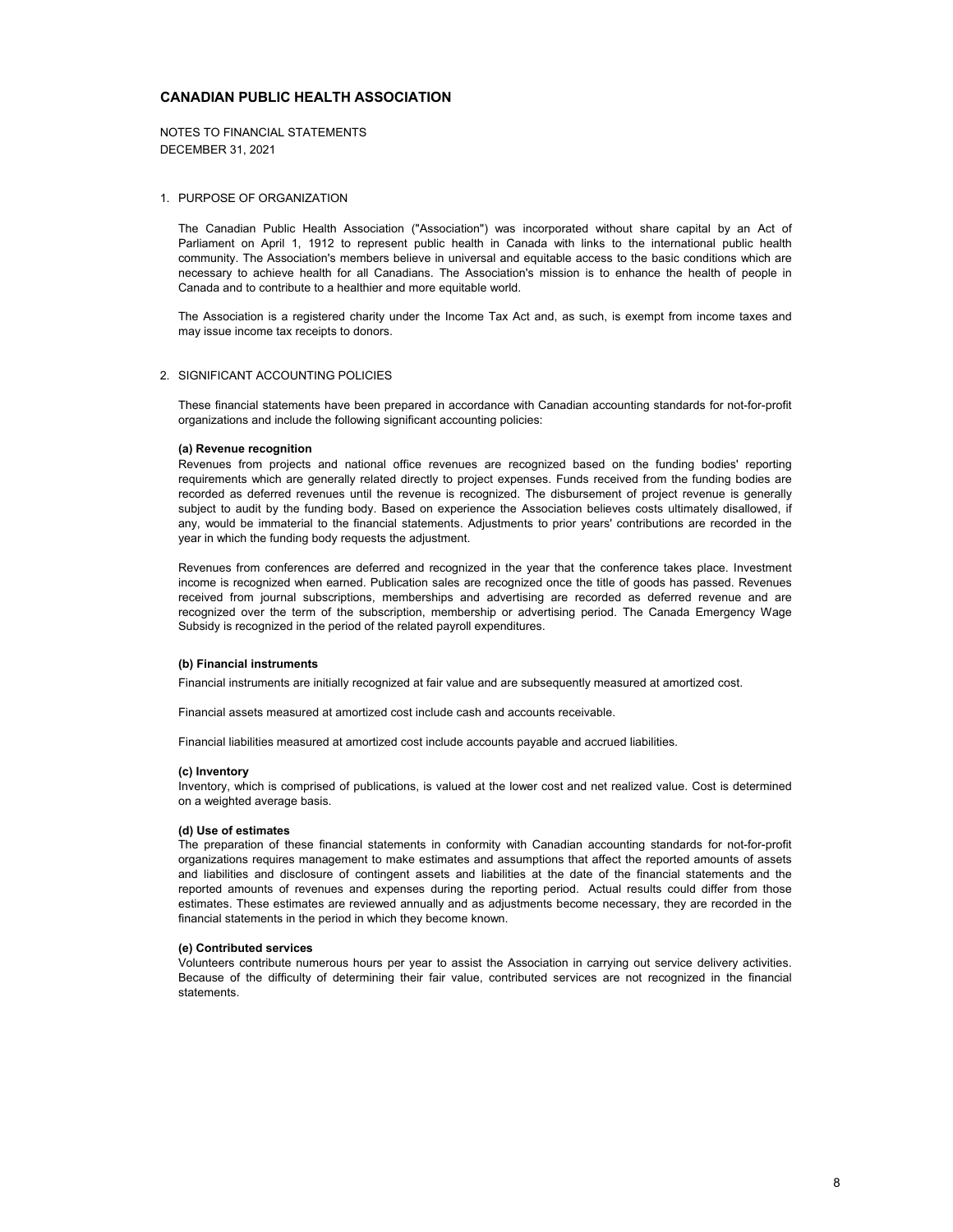### NOTES TO FINANCIAL STATEMENTS DECEMBER 31, 2021

#### 3. INVENTORY

|                     |   | 2021   |   | 2020 |
|---------------------|---|--------|---|------|
| <b>Publications</b> | w | 38,892 | ш | ,028 |

The total amount of inventory recognized as an expense during the year was \$9,182 (2019 - \$14,041) and is included in the publication expense.

### 4. DEFERRED REVENUE

Deferred revenues represent revenues received from various private and government sources as well as journal subscriptions and memberships. The breakdown is as follows:

|                                                  | 2021          |    | 2020        |  |
|--------------------------------------------------|---------------|----|-------------|--|
| Deferred revenues - projects and conferences     |               |    |             |  |
| Balance - beginning of year                      | \$<br>579.044 | \$ | 719.248     |  |
| Plus: amounts received during the year           | 4,218,311     |    | 2,784,550   |  |
| Less: amounts recognized as revenues in the year | (3,814,978)   |    | (2,924,754) |  |
| Balance - end of year                            | 982,377       |    | 579.044     |  |
| Deferred revenues - other                        |               |    |             |  |
| Journal subscriptions                            |               |    |             |  |
| Memberships                                      | 37,284        |    | 39,167      |  |
| Total deferred revenues                          | \$1,019,661   | \$ | 618,211     |  |